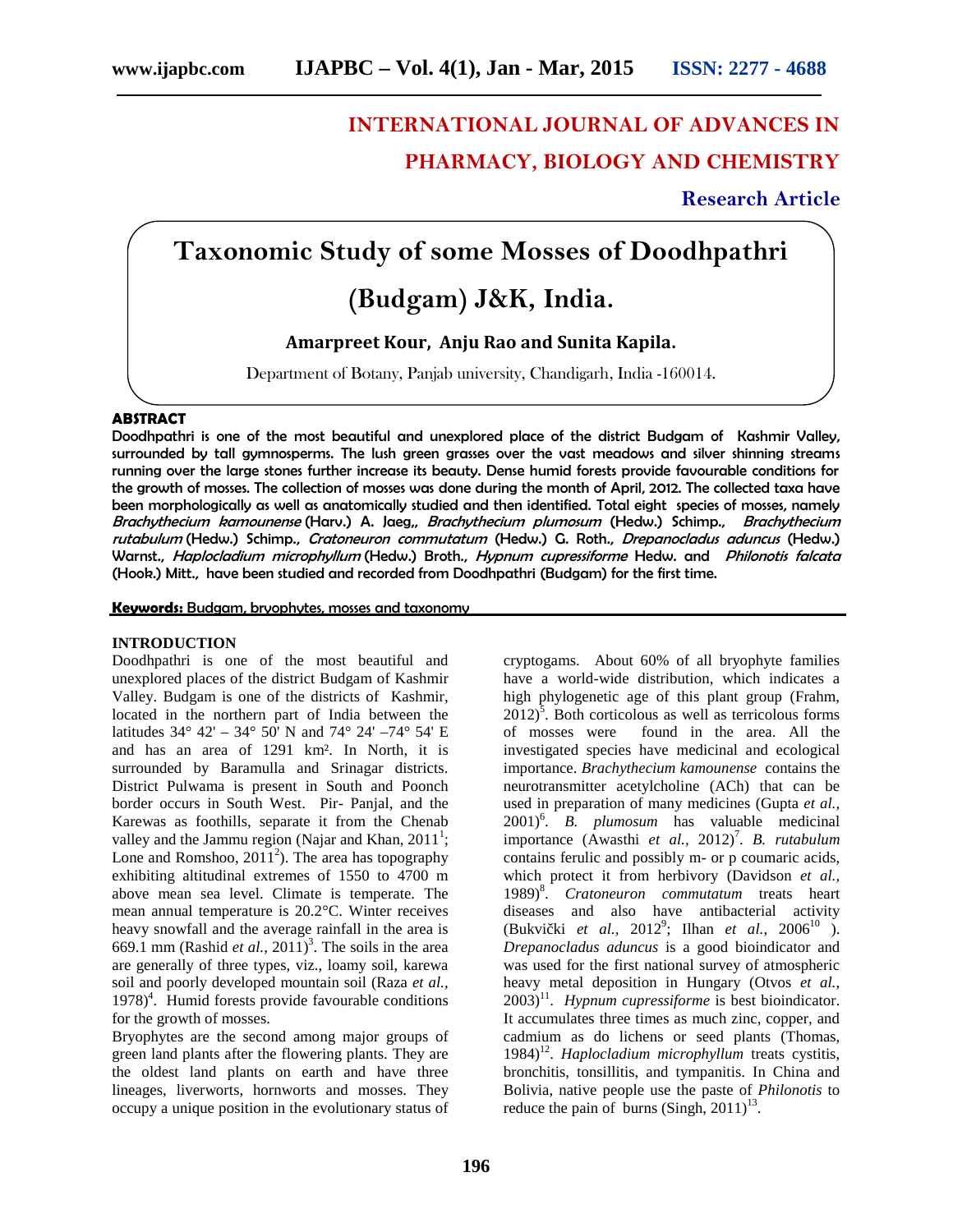# **MATERIALS AND METHODS**

The materials were collected during the month of April, 2012 from Doodhpathri, Budgam (J&K). The field data were recorded on the spot. The materials collected in polythene bags were air-dried and then kept in paper bags. To study the collected taxa, materials were soaked in boiling water for about 5-10 minutes to regain turgidity. The leaves were dissected under binocular microscope and mounted in Gum Chloral. Gum Chloral constitutes gum arabic, chloral hydrate, glycerine and distilled water with proportion of 40gms, 50gms, 20ml and 100 ml respectively. Later these slides were observed under microscope and studied. Studied materials were also photographed.

#### **RESULTS AND DISCUSSION**

*Brachythecium kamounense* (Harv.) A. Jaeg. (Figure 1)

*Brachythecium* is reported as one of the largest genera in the Northern Hemisphere (Ignatov *et al.,* 2008) 14 . *B. kamounense* was reported from the foothills of Himalaya. Earlier specimens were collected from Nepal and Kumaon  $(Long, 1995)^{15}$ .

Plant is robust growing in dense mats. It is glossy and yellow green in color and is dioicous, Main stem is creeping and secondary branches are erect and pinnate. Leaves are dense, imbricate, concave and plicate. Apex is acuminate and margin is denticulate. Leaf cells are linear-rhomboid and near the base they are shorter and wider. Base of leaf is formed of lax rectangular cells and they are visible at alar. Sporophytes are on main stem. Perichaetial leaves are erect with narrow and long acumen. Seta is erect. Long smooth. Capsules are horizontal, arcuate and ovate to oblong in shape. Operculum is conical.

### *Brachythecium plumosum* (Hedw.) Schimp., (Figure 2)

Earlier it was reported from Japan and China (Ignatov and Koponen,  $1996$ <sup>16</sup>. It was also reported from Mussoorie and Mukteshwar in Western Himalaya  $(A$ wasthi *et al.*,  $2012)^{17}$ .

Plant is normal to robust forming dense tufts. It is autoicous. Color of the plant varies from light green at top to brownish down below. Main stem is creeping, giving rise to pinnately erect branches. Leaves are dense, imbricate and erect with falcate tips. They are concave, ovate to lanceolate in shape. Margin is entire. Mid-rib covers about 2/3 of leaf length. Leaf cells are rhomboid at apex, rectangular at base and shorter at alar. Sporophytes are on main stem. Perichaetical leaves are erect squarrose. Seta is erect. Capsule are inclined horizontally and are arcuate. Operculum is short conical and calyptra is cucullate.

*Brachythecium rutabulum* (Hedw.) Schimp., (Figure 3)

*B. rutabulum* is cosmopolitan species. It is reported from Northern India, Peninsular India, Nepal, Bhutan, Sri Lanka, China, Japan, New Zealand, Papua New Guinea, Australia and America (Manju *et*  $a\hat{i}$ , 2009)<sup>18</sup>.

Plants of variable habit, robust, glossy and yellowish green in color. Plant is autoicous. Main stem is creeping, long, branches are pinnate. Leaf is concave, pilcate, cordate- lanceolate with narrow acumen and margin are denticulate to near base. Costa is covering half to two third of leaf length. Leaf cells are linear to rhomboidal at tip. Extreme base cells are lax, hexagonal and larger at alar. Sporophytes are on main branches. Perichaetial leaves are oblong, nerveless, with long and narrow acumen. Seta is erect and long. Capsule are oblong and arcuate. Operculum is short conic and peristome teeth are perfect hypnoid.

*Cratoneuron commutatum* (Hedw.) G. Roth., (Figure 4)

It is distributed in Europe, W. Asia, S.E Asia, N. Africa, N. America and Greenland  $(Ozdemr, 2001)$ <sup>19</sup>. It is sturdy in habit and forms tufts. Color of the plant varies from deep green to orange-brown in color. Branching is irregularly. Leaves are dense, erectopatent, oval-lanceolate and with the tip falacate. Stem leaves are wider. Branch leaves tips are falcate or circinate and decurrent at base. Costa is very strong, usually ending only a few cells below tip. Leaf cells are linear rhomboid. Alar distinct, formed of pellucid cells. Sporophytes are on main stem. Perichaetial leaves are narrow. Seta is very long and erect. Capsule is horizontal and arcuate. Peristome is normal, basal membrane high, cilia short, in groups of three.

*Drepanocladus aduncus* (Hedw.) Warnst. (Figure 5) It is reported from Europe and N. America (Hedenas,  $1996$ )<sup>20</sup>.

It is slender to very robust and hygrophilous. Plant is dioicious It is green to brown in color. Leaves are falcate. Costa is single reaching upper half of leaf. Leaf cells are long and linear. Alar cell are quite distinct. Capsule is inclined horizontally. Peristome is double, normal and hypnoid. Operculum is conical, beaked or apiculate.

*Haplocladium microphyllum* (Hedw.) Broth. (Figure 6)

It is widespread species distributed in North-eastern India, Peninsular India, Nepal, Bhutan, China, Tonkin, Korea, Japan, Taiwan, Siberia, Cuba,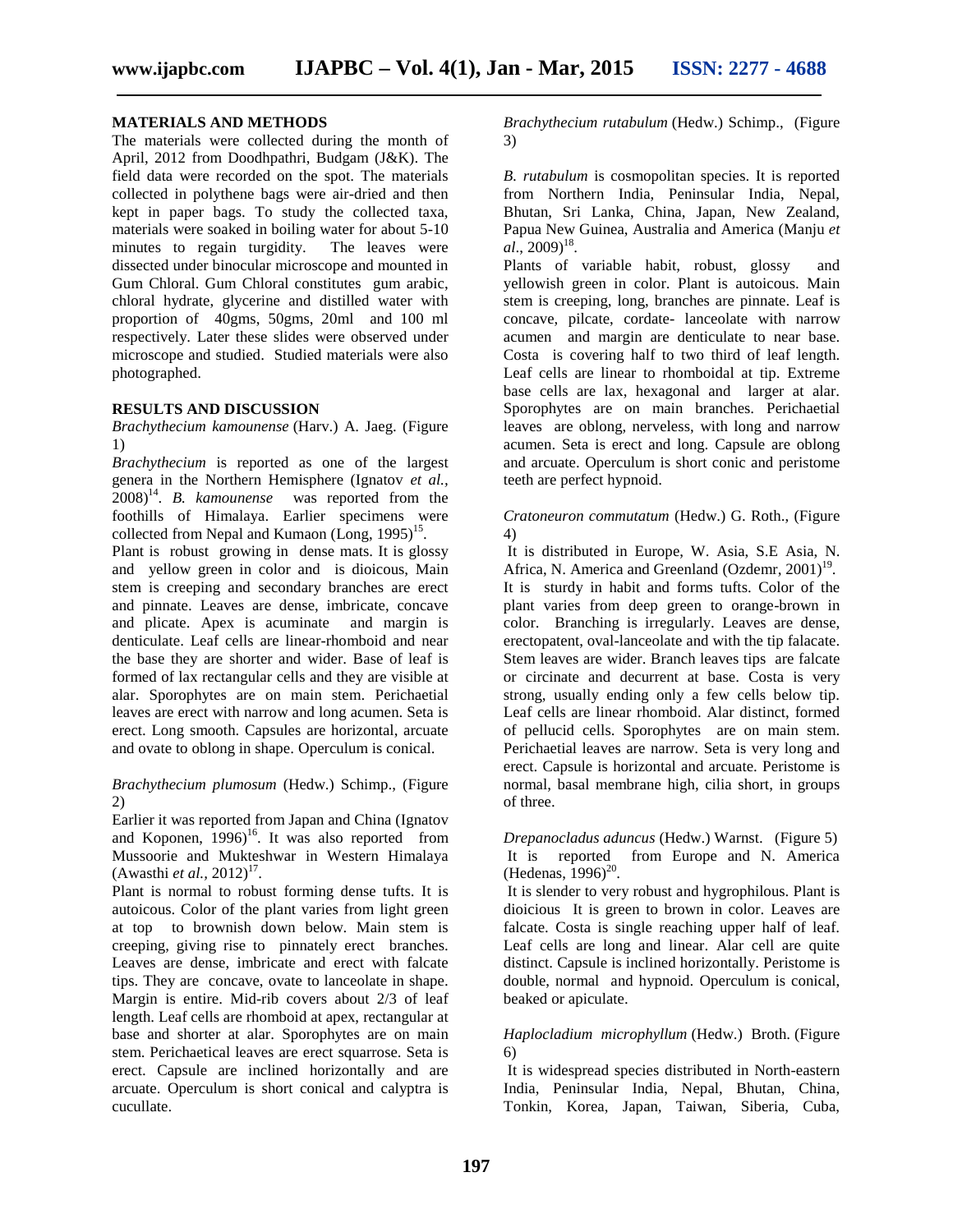Europe, Mexico, Canada and South America (Manju *et al.*,  $2009)^{21}$ .

Plants are robust and in tufts. It is yellow -green above, darker to brown below. Main stem is trailing and branching pinnately. Secondary branches are short and not sparingly branched. Stem leaves are larger. Leaves are convcave, erectopatent and ovate. Margins are dentate, flat or irregularly recurved. Costa is strong, covering the long apiculus. Leaf cells are ovate. Basal cells more elongate with fewer papillae or smooth.

#### *Hypnum cupressiforme* Hedw. (Figure 7)

It is a cosmopolitan specie but it is mainly distributed in Laurasia (Frahm, 2009) 22 .

It is robust, light green, glossy and procumbent plants. It is brown in color. Branches are pinnate. Paraphyllia are very few. Leaves are imbricate, concave ovate or oblong- lanceolate. Margin is smooth or faintly denticulate at tip. Costa is short. Leaf cells are linear, alar cells are well developed by a large number of quadrate to sub-quadrate cells.

Sporophytes on main stems. Perichaetial leaves are erect. Seta is slender, erect, long. Capsule is subcylinderical. Operculum is conic and short. Peristome perfect hypnoid.

# *Philonotis falcata* (Hook.) Mitt. (Figure 8)

*Philonotis falcata* (Hook.) Mitt. is an exclusively Asiatic taxon (Kopoen,  $2012)^{23}$ .

It is robust and forms extensive mats and is yellow green, interwoven with tomenta below. Stem is a whorl of subfloral branches. Leaves are spirally arranged, erectopatnet, triangular-ovate from broad base. Leaves are falcate, acuminate and carinate. Margins are flats, sharply denticulate all along. Leaf cells are narrow, ovate hexagonal, wider and rectangular at base. All cells are mamillose at one or both ends. Perichaetial leaves are more rectangular but not much differentiated. Seta apical, erect or slightly sinuose, red to brownish. Capsule is horizantal to pendulous, ovoid, brownish. Operculum is phanoconvex.

| <b>Name of The Taxon</b>                                                                                         | <b>Substratum</b>    | <b>Herbarium</b><br>reference<br>number (PAN) | <b>Figure</b><br>No |
|------------------------------------------------------------------------------------------------------------------|----------------------|-----------------------------------------------|---------------------|
| <b>ORDER: HYPNALES</b><br><b>FAMILY:</b><br><b>BRACHYTHECIACEAE</b><br>Brachythecium kamounense (Harv.) A. Jaeg. | Soil                 | 6103a                                         | 1                   |
| <i>Brachythecium plumosum</i> (Hedw.) Schimp.,<br>Brachythecium rutabulum (Hedw.) Schimp.,                       | Soil<br>Soil         | 6104 a<br>6105a                               | $\overline{2}$<br>3 |
| <b>FAMILY:HYPNACEAE</b><br>Cratoneuron commutatum (Hedw.) G. Roth.,                                              | Rock                 | 6106a                                         | 4                   |
| <b>FAMILY:AMBLYSTEGIACEAE</b><br>Drepanocladus aduncus (Hedw.) Warnst.                                           | Sandy bank of stream | 6107a                                         | 5                   |
| <b>FAMILY:LESKEACEAE</b><br>Haplocladium microphyllum (Hedw.) Broth.                                             | Wood logs            | 6108a                                         | 6                   |
| <b>FAMILY:HYPNACEAE</b><br>Hypnum cupressiforme Hedw.                                                            | Tree trunks          | 6109a                                         | 7                   |
| <b>ORDER:BATRAMIALES</b><br><b>FAMILY:BATRAMIACEAE</b><br>Philonotis falcata (Hook.) Mitt.                       | Sandy bank of stream | 6110a                                         | 8                   |

**TABLE 1 LIST OF THE STUDIED TAXA ALONG WITH RELATED DATA**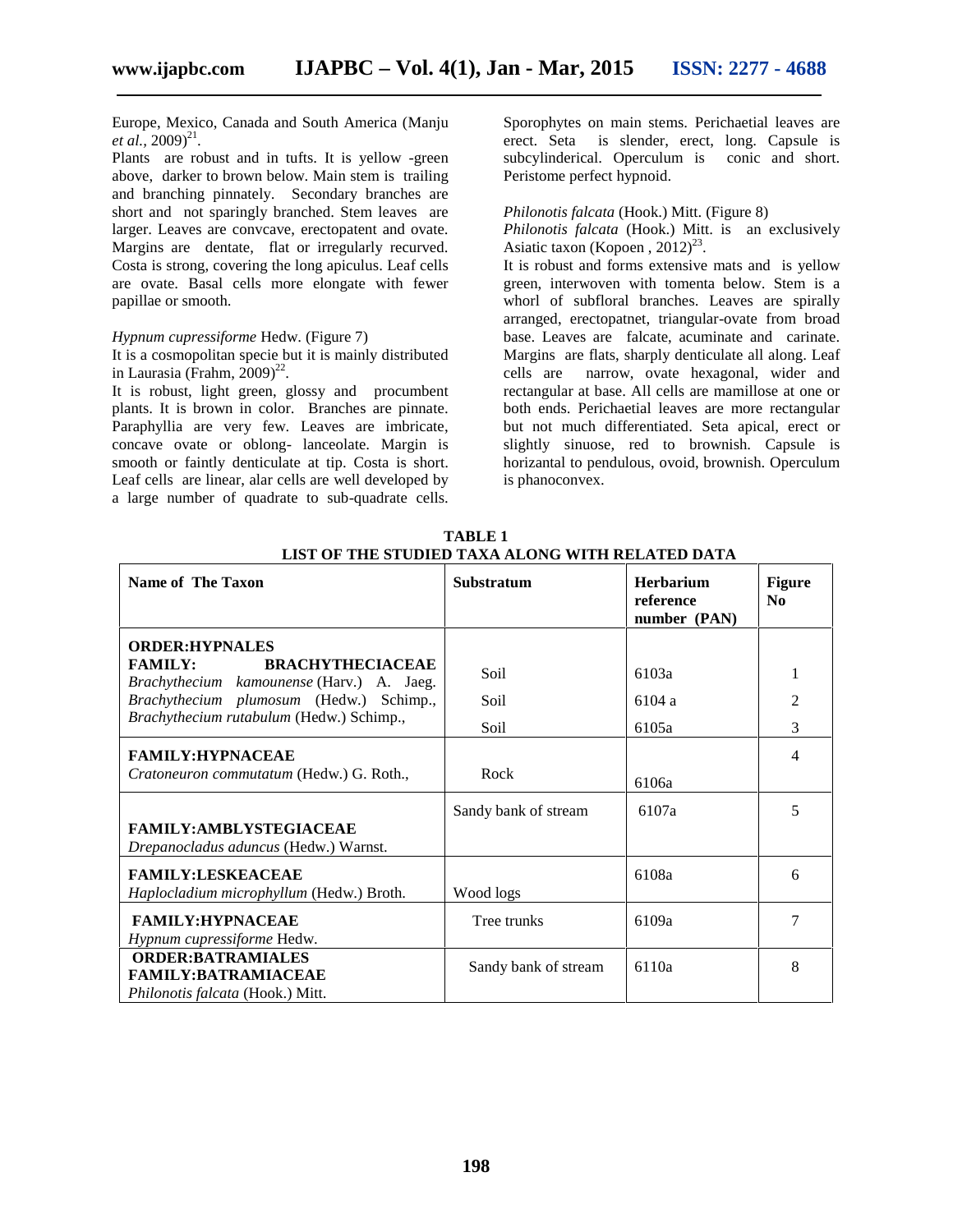

**Figure 1** *Brachythecium kamounense* **(Harv.) A. Jaeger: A Dry plant, B Wet plant, C Leaf, D Apical cells, E Middle cells and F Basal cells**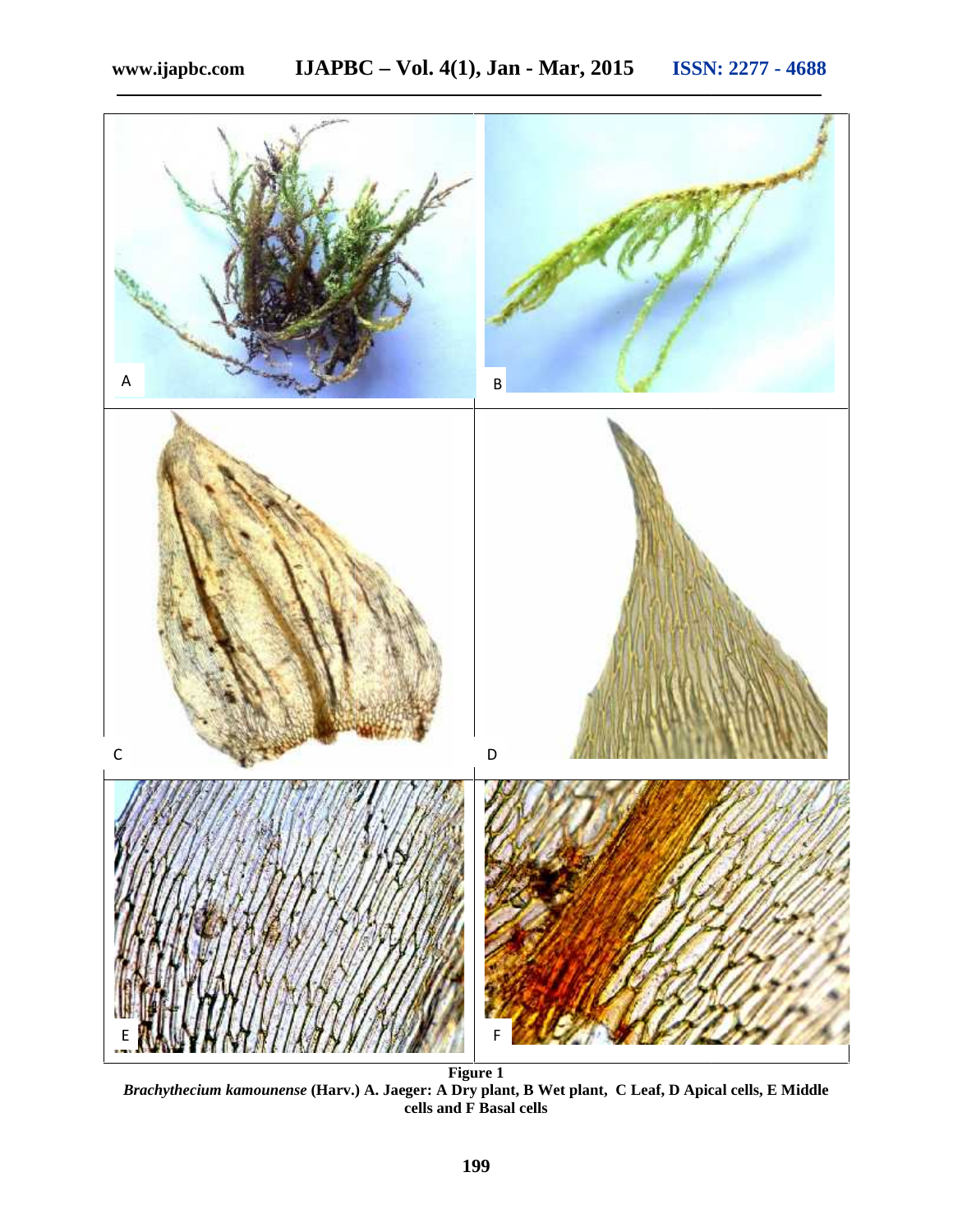

*Brachythecium plumosum* **(Hedw.) Schimp: A Dry plant, B Wet plant, C Leaf, D Apical cells, E Middle cells and F Basal cells**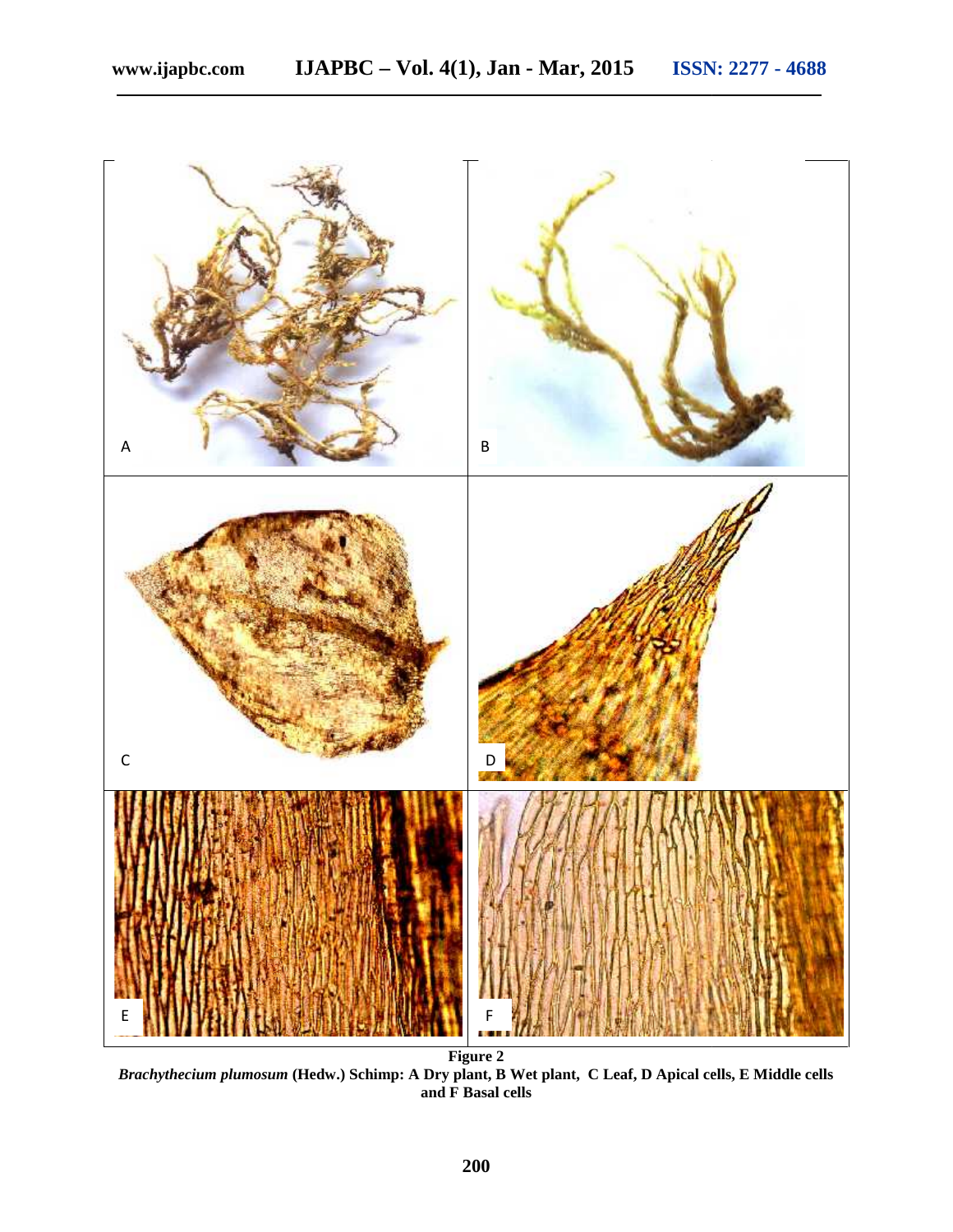

**Figure 3** *Brachythecium rutabulum* **(Hedw.) Schimp., : A Dry plant, B Wet plant, C Leaf, D Apical cells, E Middle cells and F Basal cells**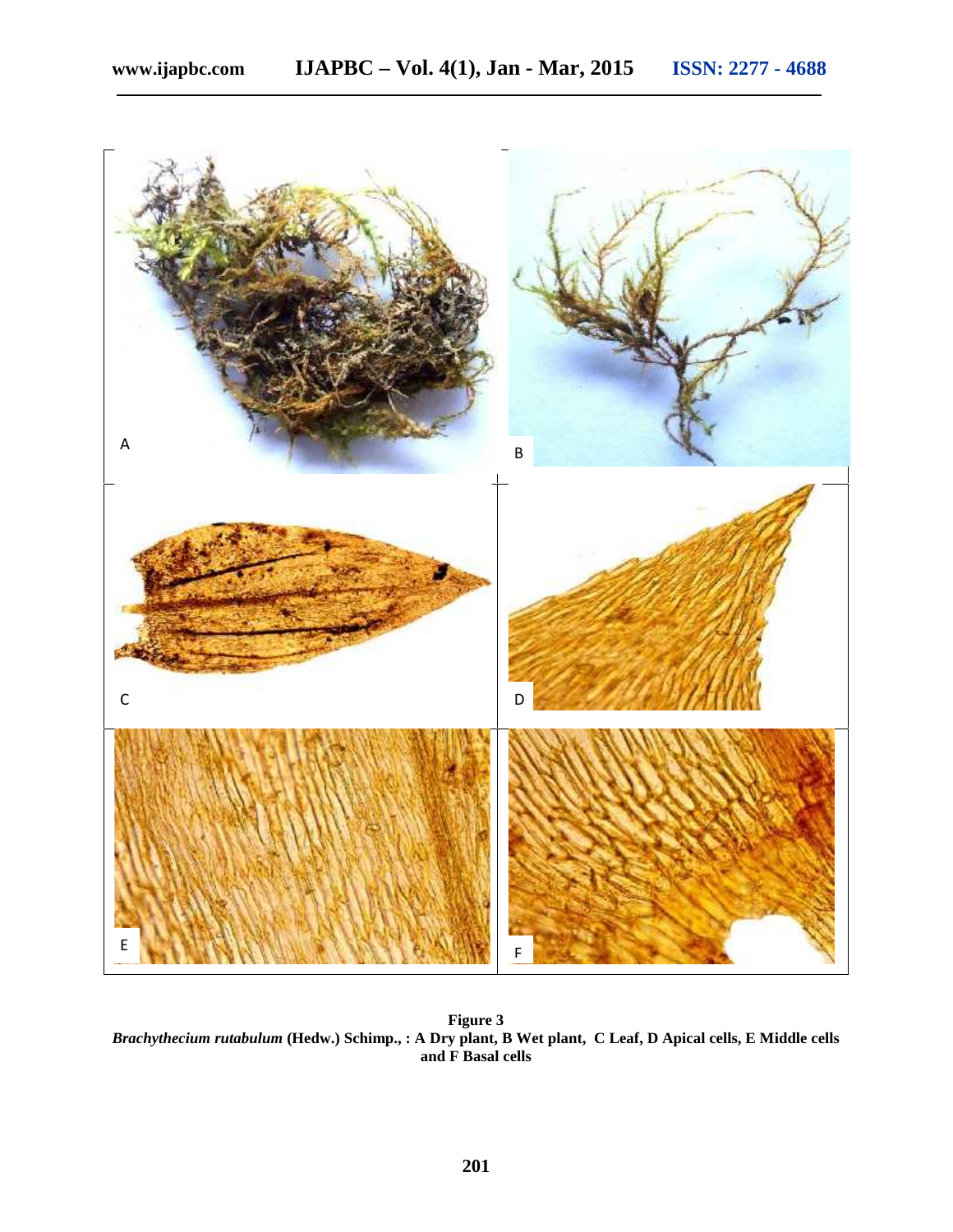

*Cratoneuron commutatum* **(Hedw.) G. Roth., : A Dry plant, B Wet plant, C Leaf, D Apical cells, E Middle cells and F Basal cells**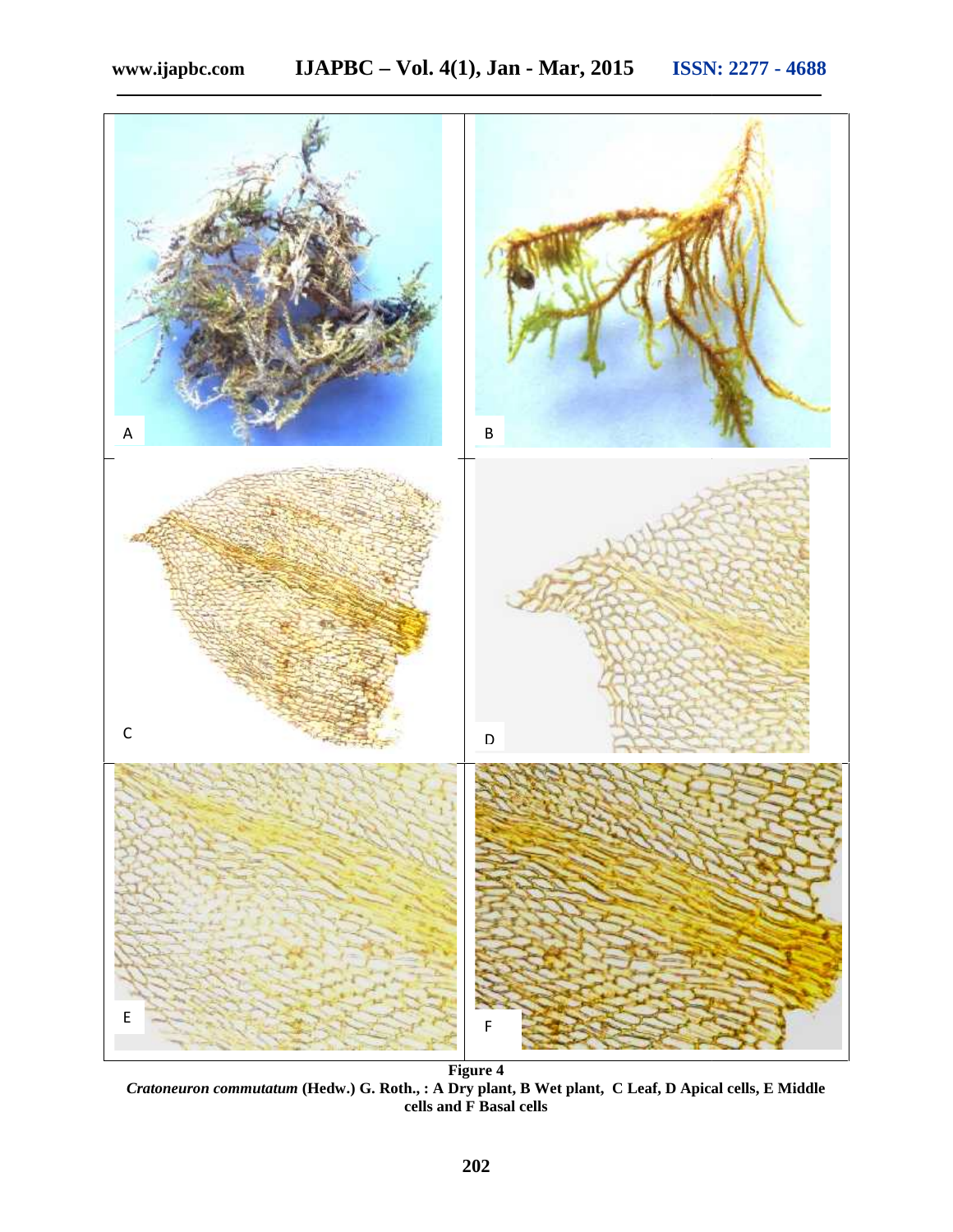

*Drepanocladus aduncus* **(Hedw.) Warnst. : A Dry plant, B Wet plant, C Leaf, D Apical cells, E Middle cells and F Basal cells**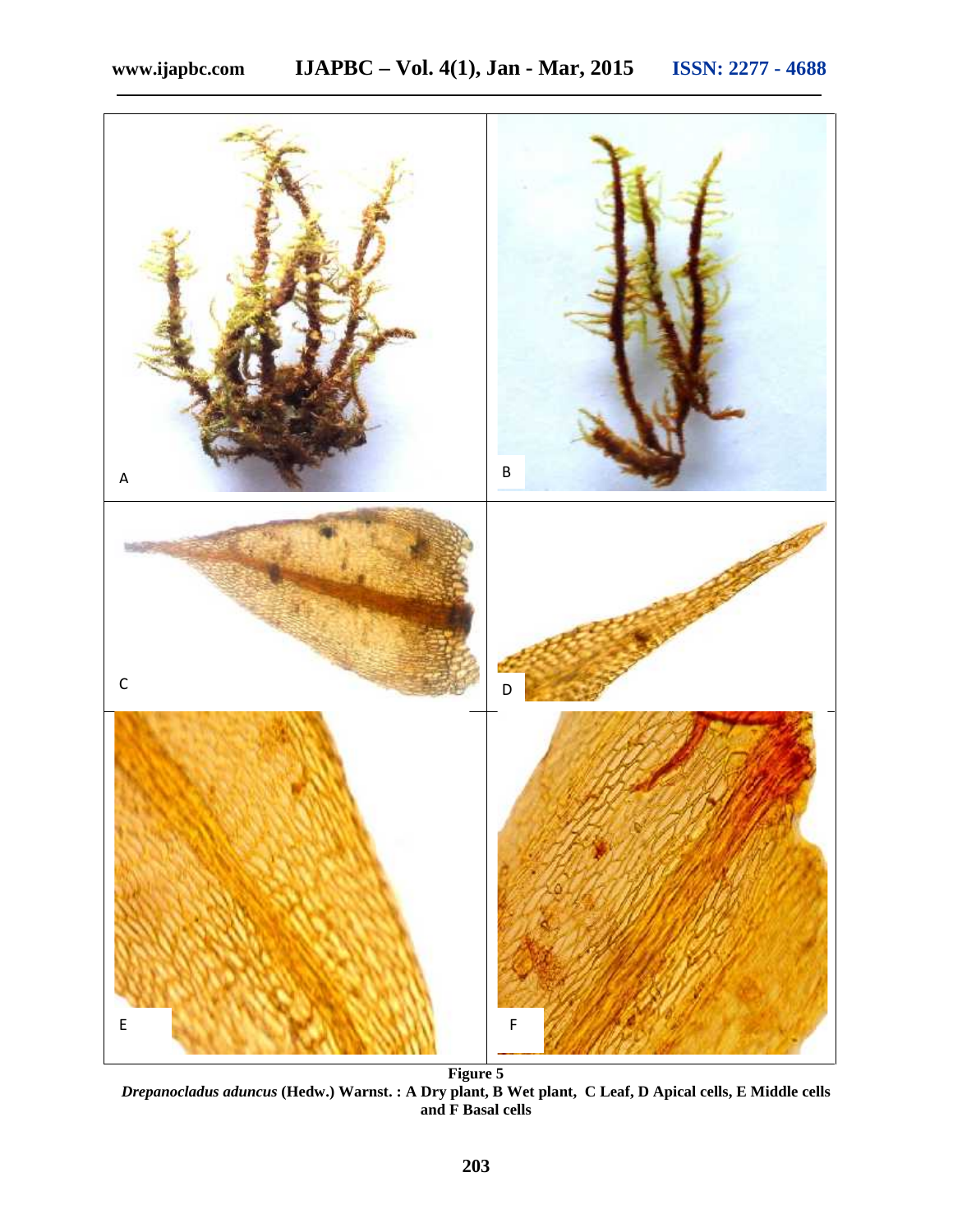

*Haplocladium microphyllum* **(Hedw.) Broth. : A Dry plant, B Wet plant, C Leaf, D Apical cells, E Middle cells and F Basal cells**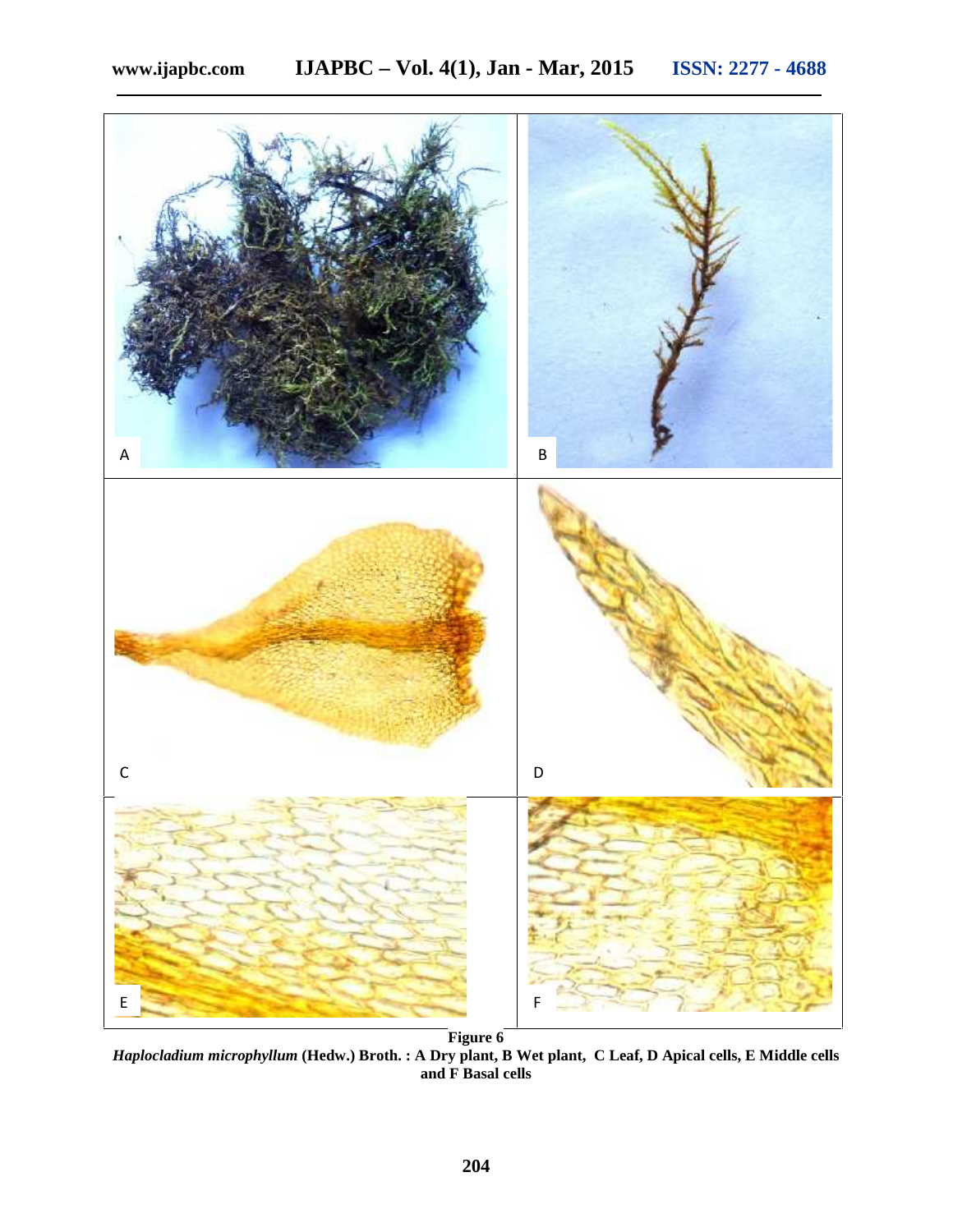

*Hypnum cupressiforme* **Hedw. : A Dry plant, B Wet plant, C Leaf, D Apical cells, E Middle cells and F Basal : A Leaf, Middle cells F Basalcells**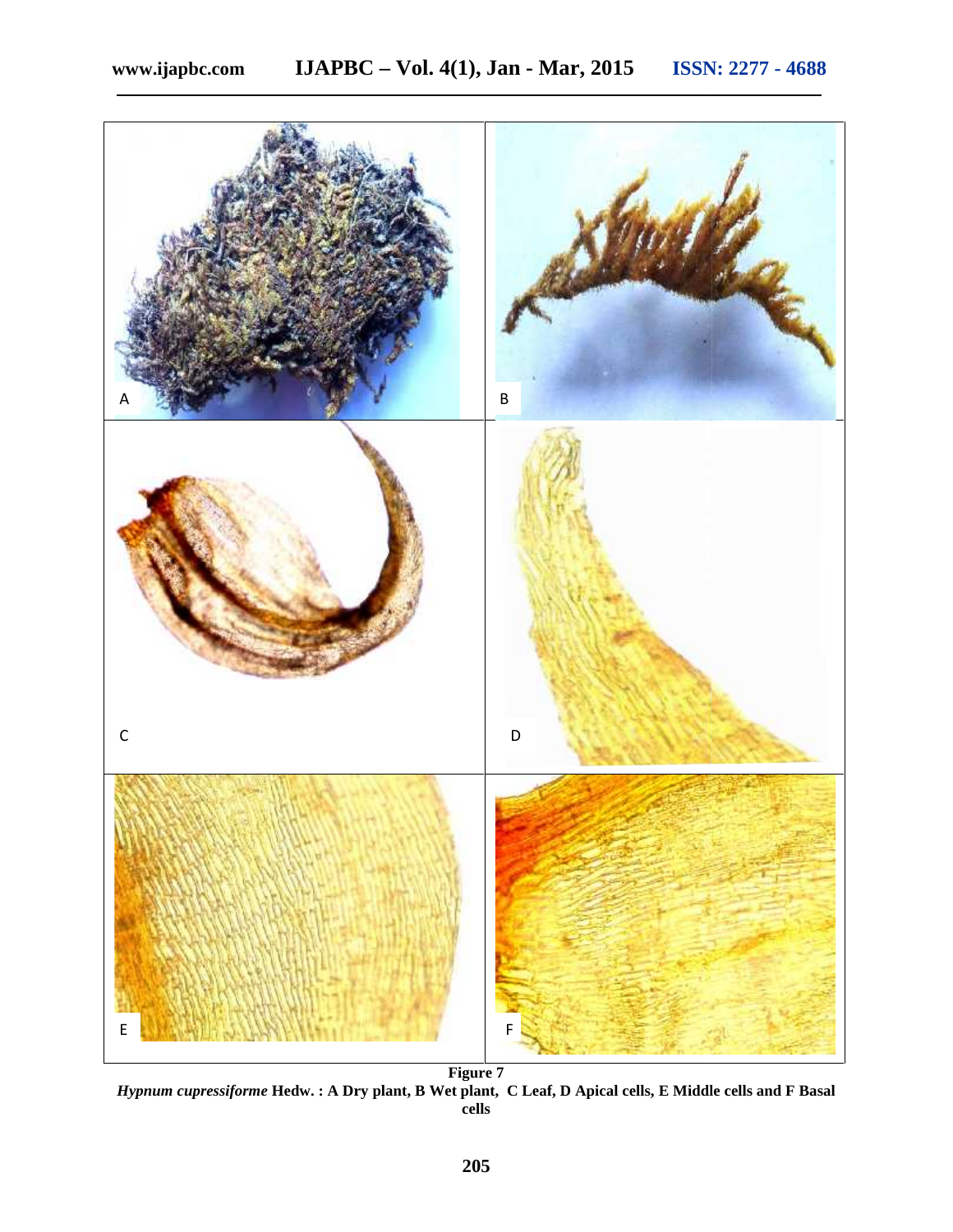

*Philonotis falcata* **(Hook.) Mitt., : A Dry plant, B Wet plant, C Leaf, D Apical cells, E Middle cells and F Basal cells**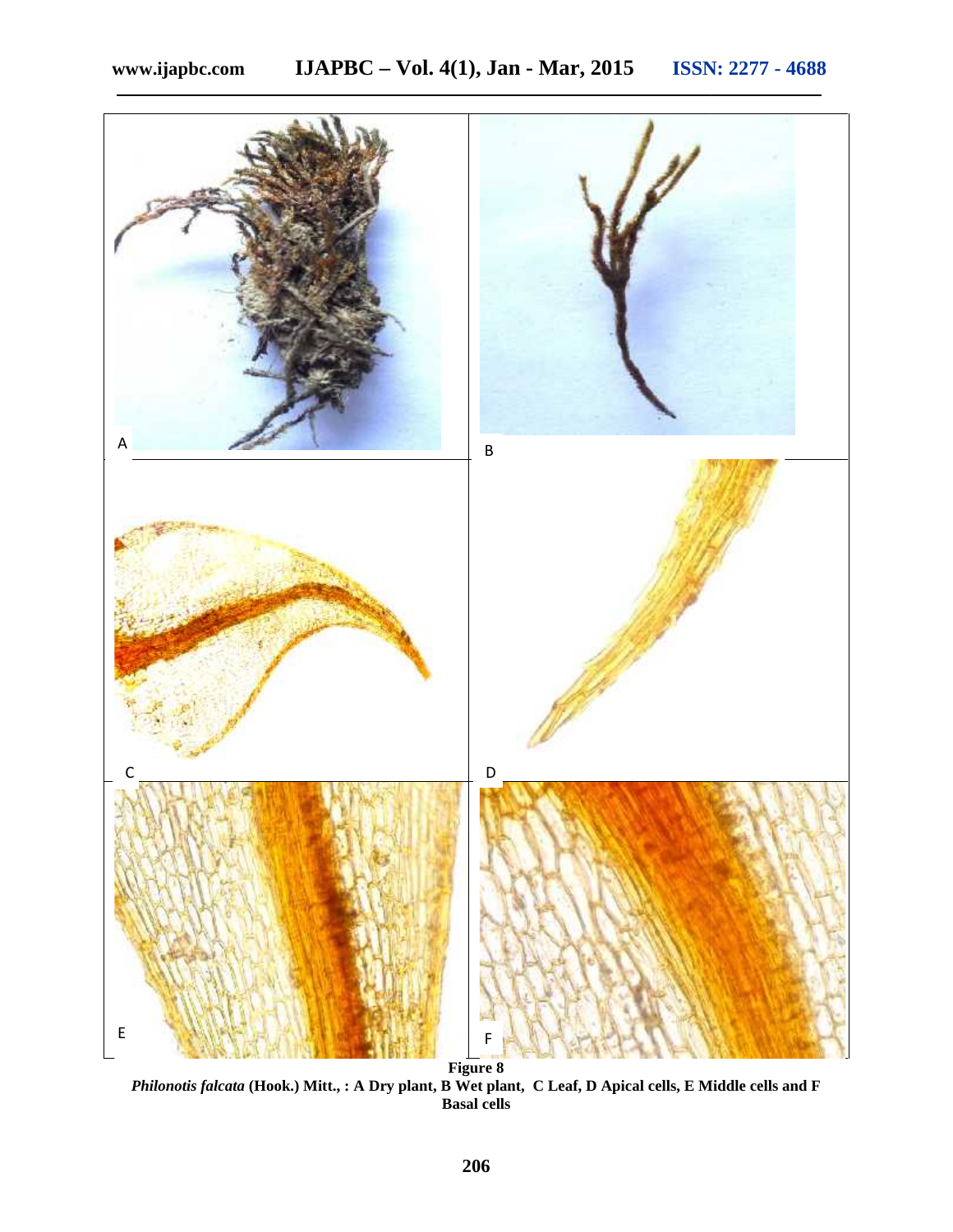Although Doodhpathri is rich in bryoflora. The mosses investigated in the present study were unexplored earlier. This is the first attempt of their exploration from the area. Total eight species namely have been reported. The investigated species belongs to six families and six genera as described in Table 1.

# **CONCLUSION**

Total eight species of mosses, namely Brachythecium *kamounense* (Harv.) A. Jaeg., *B. plumosum* (Hedw.) Schimp., *B. rutabulum* (Hedw.) Schimp., *Cratoneuron commutatum* (Hedw.) G. Roth., *Drepanocladus aduncus* (Hedw.) Warnst., *Haplocladium microphyllum* (Hedw.) Both *Hypnum cupressiforme* Hedw. and *Philonotis falcata* (Hook.) Mitt., have been studied and recorded from Doodhpathri (Budgam) for the first time. As there has been very little research on the mosses from this area so the possibilities and potential of use of the identified mosses for pharmaceutical and other purposes remain unexplored. Researchers of other related sciences and parallel domains may also find something interesting by studying these mosses further. This paper opens fresh avenues for future research on the identified mosses of Doodhpathri.

### **ACKNOWLEDGEMENT**

I would like to thank Dr. S.S Kumar, Emeritus Professor, Department of Botany, Panjab University, Chandigarh for helping in identification of the mosses.

## **REFERENCES**

- 1. Najar IA, Khan AB. Earthworm communities of Kashmir Valley, India. Int. Soc. Trop. Eco., 2011; 52(2):151-162.
- 2. Lone RM, Romshoo SA. Geospatial tools for assessing land degradation in Budgam district, Kashmir Himalaya, India. J. Earth. Syst. Sci, 2011; 120(3): 423-433.
- 3. Rashid M, Lone MA, Romshoo SA. Geospatial tools for assessing land degradation in Budgam district, Kashmir Himalaya, India. J. Earth Syst. Sci, 2011; 120(3): 423–433.
- 4. Raza M, Ahmad A, Mohammad A. The Valley of Kashmir: A Geographical Interpretation (New Delhi:Vikas Publishing House, Pvt. Ltd) 1978.
- 5. Frahm, JP. The phytogeography of European bryophytes. Botanica Serbica, 2012; 36 (1): 23- 36.
- 6. Gupta A, Thakur SS, Uniyal PL, Gupta R. A survey of bryophytes for presence of Cholinesterase activity. Am. J. Bot, 2001; 88(12): 2133–2135.
- 7. Awasthi V, Nath V, Pande N, Asthana AK. Morphogenetic studies and *in vitro* propagation of two mosses: Philonotis thwaitesii Mitt. and Brachythecium plumosum (Hedw.) B.S.G. Taiwania, 2012; 57(1): 27-36.
- 8. Davidson AJ, Harborne JB, Longton RE. Identification of hydroxycinnamic and phenolic acids in Mnium hornum and Brachythecium rutabulum and their possible role in protection against herbivory. J. Hattori Bot. Lab. 1989; 67: 415-422.
- 9. Bukvi ki D, Velji M, Sokovi M, Gruji S, Marin PD. Antimicrobial activity of methanol extracts of Abietinella abietina, Neckera crispa, Platyhypnidium riparoides, Cratoneuron filicinum and Campylium protensum mosses. Arch. Biol. Sci., Belgrade, 2012; 64 (3): 911- 916.
- 10. Ilhan S, Savaroglu F, Colak F, Iscen C, Erdemgil F. Antimicrobial activity of Palustriella commutata (Hedw.) Ochyra extract (Bryophyta). Turkish J. Biol., 2006; 30: 149- 152.
- 11. Otvos E, Pazmandi T, Tuba Z. First national survey of atmospheric heavy metal deposition in Hungary by the analysis of mosses. Sci. Total Environ., 2003; 309:151–160.
- 12. Thomas W. Statistical models for the accumulation of PAH, chlorinated hydrocarbons and trace metals in epiphytic Hypnum cupressiforme. Water Air Soil Pollut., 1984; 22:351 – 371.
- 13. Singh A. Herbalism, phytochemistry and ethnopharmacology - CRC Press Book. 2011; 286.
- 14. Ignatov MS, Milyutina IA, Bobrova VK. Problematic groups of Brachythecium and Eurhynchiastrum (brachytheciaceae, bryophyta) and taxonomic solutions suggested by nrits sequences. Arctoa, 2008; 17: 113-138.
- 15. Long DS. The Musci Indici: its authors, types and localities. Bot. J. Linn. Soc, 1995; 119: 1– 33.
- 16. Ignatov MS, Koponen T. On the taxonomy of some East Asian Brachythecium (Brachytheciaceae, Musci). Ann. Bot. Fennici, 1996; 33: 285-301.
- 17. Awasthi V, Nath V, Pande N, Asthana AK. Morphogenetic studies and *in vitro* propagation of two mosses: Philonotis thwaitesii Mitt. and Brachythecium plumosum (Hedw.) B.S.G. Taiwania, 2012; 57(1): 27-36.
- 18. Manju CN, Rajesh KP, Madhusoodanan PV. Contribution to the bryophyte flora of India: the Aralam Wildlife Sanctuary in the Western Ghats. Arch. Bryol., 2009; 42: 1-12.